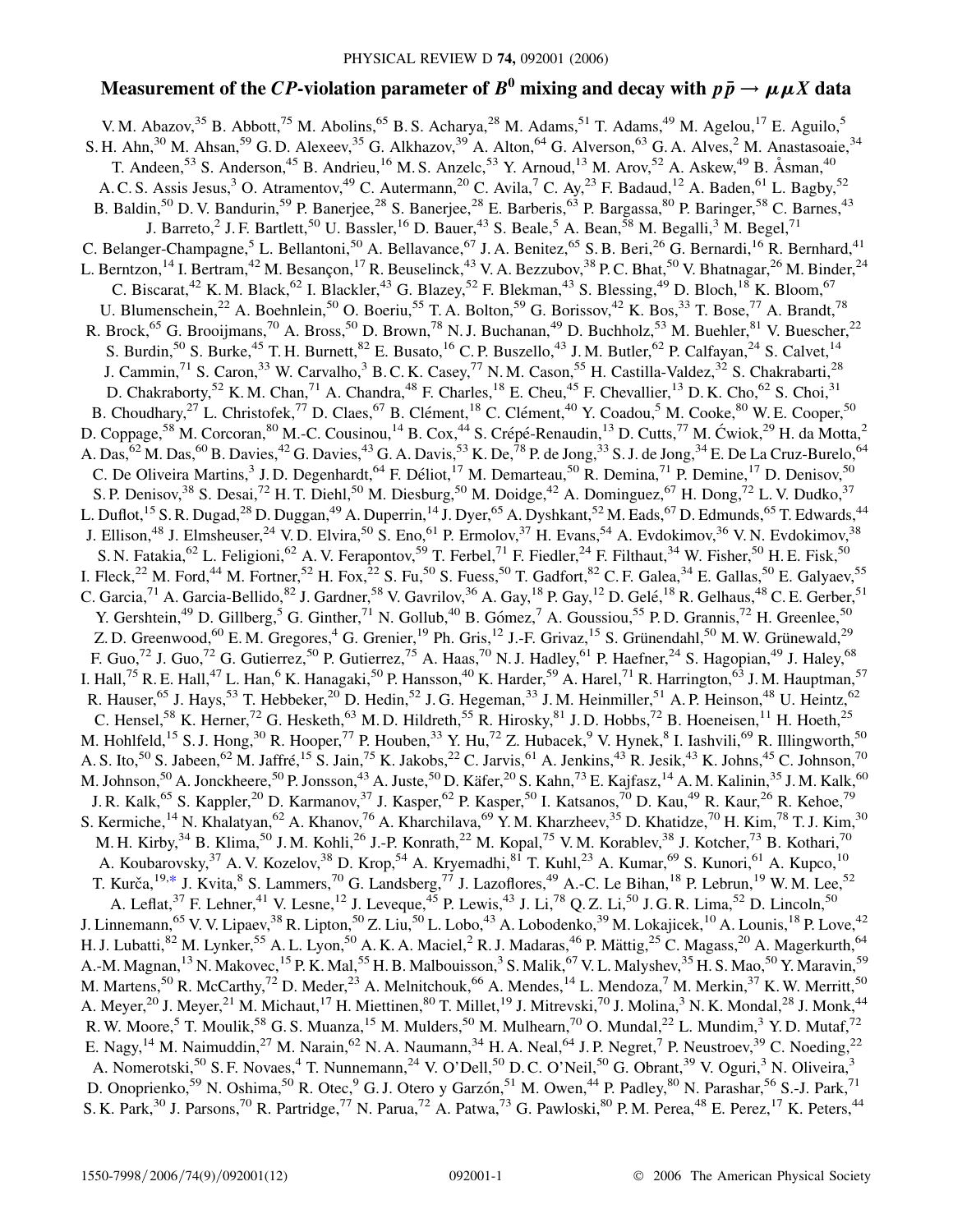P. Pétroff,<sup>15</sup> M. Petteni,<sup>43</sup> R. Piegaia,<sup>1</sup> J. Piper,<sup>65</sup> M.-A. Pleier,<sup>21</sup> P.L.M. Podesta-Lerma,<sup>32</sup> V.M. Podstavkov,<sup>50</sup> Y. Pogorelov,<sup>55</sup> M.-E. Pol,<sup>2</sup> A. Pompoš,<sup>75</sup> B.G. Pope,<sup>65</sup> A.V. Popov,<sup>38</sup> C. Potter,<sup>5</sup> W.L. Prado da Silva,<sup>3</sup> H.B. Prosper,<sup>49</sup> S. Protopopescu,<sup>73</sup> J. Qian,<sup>64</sup> A. Quadt,<sup>21</sup> B. Quinn,<sup>66</sup> M. S. Rangel,<sup>2</sup> K. J. Rani,<sup>28</sup> K. Ranjan,<sup>27</sup> P. N. Ratoff,<sup>42</sup> P. Renkel,<sup>79</sup> S. Reucroft,<sup>63</sup> M. Rijssenbeek,<sup>72</sup> I. Ripp-Baudot,<sup>18</sup> F. Rizatdinova,<sup>76</sup> S. Robinson,<sup>43</sup> R. F. Rodrigues,<sup>3</sup> C. Royon,<sup>17</sup> P. Rubinov,<sup>50</sup> R. Ruchti,<sup>55</sup> V. I. Rud,<sup>37</sup> G. Sajot,<sup>13</sup> A. Sánchez-Hernández,<sup>32</sup> M. P. Sanders,<sup>61</sup> A. Santoro,<sup>3</sup> G. Savage,<sup>50</sup> L. Sawyer,<sup>60</sup> T. Scanlon,<sup>43</sup> D. Schaile,<sup>24</sup> R. D. Schamberger,<sup>72</sup> Y. Scheglov,<sup>39</sup> H. Schellman,<sup>53</sup> P. Schieferdecker,<sup>24</sup> C. Schmitt,<sup>25</sup> C. Schwanenberger,<sup>44</sup> A. Schwartzman,<sup>68</sup> R. Schwienhorst,<sup>65</sup> J. Sekaric,<sup>49</sup> S. Sengupta,<sup>49</sup> H. Severini,<sup>75</sup> E. Shabalina,<sup>51</sup> M. Shamim,<sup>59</sup> V. Shary,<sup>17</sup> A. A. Shchukin,<sup>38</sup> W. D. Shephard,<sup>55</sup> R. K. Shivpuri,<sup>27</sup> D. Shpakov,<sup>50</sup> V. Siccardi,<sup>18</sup> R. A. Sidwell,<sup>59</sup> V. Simak,<sup>9</sup> V. Sirotenko,<sup>50</sup> P. Skubic,<sup>75</sup> P. Slattery,<sup>71</sup> R. P. Smith,<sup>50</sup> G. R. Snow,<sup>67</sup> J. Snow,<sup>74</sup> S. Snyder,<sup>73</sup> S. Söldner-Rembold,<sup>44</sup> X. Song,<sup>52</sup> L. Sonnenschein,<sup>16</sup> A. Sopczak,<sup>42</sup> M. Sosebee,<sup>78</sup> K. Soustruznik,<sup>8</sup> M. Souza,<sup>2</sup> B. Spurlock,<sup>78</sup> J. Stark,<sup>13</sup> J. Steele,<sup>60</sup> V. Stolin,<sup>36</sup> A. Stone,<sup>51</sup> D. A. Stoyanova,<sup>38</sup> J. Strandberg,<sup>64</sup> S. Strandberg,<sup>40</sup> M. A. Strang,<sup>69</sup> M. Strauss,<sup>75</sup> R. Ströhmer,<sup>24</sup> D. Strom,<sup>53</sup> M. Strovink,<sup>46</sup> L. Stutte,<sup>50</sup> S. Sumowidagdo,<sup>49</sup> P. Svoisky,<sup>55</sup> A. Sznajder,<sup>3</sup> M. Talby,<sup>14</sup> P. Tamburello,<sup>45</sup> W. Taylor,<sup>5</sup> P. Telford,<sup>44</sup> J. Temple,<sup>45</sup> B. Tiller,<sup>24</sup> M. Titov,<sup>22</sup> V. V. Tokmenin,<sup>35</sup> M. Tomoto,<sup>50</sup> T. Toole,<sup>61</sup> I. Torchiani,<sup>22</sup> S. Towers,<sup>42</sup> T. Trefzger,<sup>23</sup> S. Trincaz-Duvoid,<sup>16</sup> D. Tsybychev,<sup>72</sup> B. Tuchming,<sup>17</sup> C. Tully,<sup>68</sup> A. S. Turcot,<sup>44</sup> P. M. Tuts,<sup>70</sup> R. Unalan,<sup>65</sup> L. Uvarov,<sup>39</sup> S. Uvarov,<sup>39</sup> S. Uzunyan,<sup>52</sup> B. Vachon,<sup>5</sup> P. J. van den Berg,<sup>33</sup> R. Van Kooten,<sup>54</sup> W. M. van Leeuwen,<sup>33</sup> N. Varelas,<sup>51</sup> E. W. Varnes,<sup>45</sup> A. Vartapetian,<sup>78</sup> I. A. Vasilyev,<sup>38</sup> M. Vaupel,<sup>25</sup> P. Verdier,<sup>19</sup> L. S. Vertogradov,<sup>35</sup> M. Verzocchi,<sup>50</sup> F. Villeneuve-Seguier,<sup>43</sup> P. Vint,<sup>43</sup> J.-R. Vlimant,<sup>16</sup> E. Von Toerne,<sup>59</sup> M. Voutilainen,<sup>67,[†](#page-2-1)</sup> M. Vreeswijk,<sup>33</sup> H. D. Wahl,<sup>49</sup> L. Wang,<sup>61</sup> M. H. L. S Wang, <sup>50</sup> J. Warchol, <sup>55</sup> G. Watts, <sup>82</sup> M. Wayne, <sup>55</sup> G. Weber, <sup>23</sup> M. Weber, <sup>50</sup> H. Weerts, <sup>65</sup> N. Wermes, <sup>21</sup> M. Wetstein,<sup>61</sup> A. White,<sup>78</sup> D. Wicke,<sup>25</sup> G. W. Wilson,<sup>58</sup> S. J. Wimpenny,<sup>48</sup> M. Wobisch,<sup>50</sup> J. Womersley,<sup>50</sup> D. R. Wood,<sup>63</sup> T. R. Wyatt,<sup>44</sup> Y. Xie,<sup>77</sup> N. Xuan,<sup>55</sup> S. Yacoob,<sup>53</sup> R. Yamada,<sup>50</sup> M. Yan,<sup>61</sup> T. Yasuda,<sup>50</sup> Y. A. Yatsunenko,<sup>35</sup> K. Yip,<sup>73</sup> H. D. Yoo,<sup>77</sup> S. W. Youn,<sup>53</sup> C. Yu,<sup>13</sup> J. Yu,<sup>78</sup> A. Yurkewicz,<sup>72</sup> A. Zatserklyaniy,<sup>52</sup> C. Zeitnitz,<sup>25</sup> D. Zhang,<sup>50</sup> T. Zhao,<sup>82</sup> B. Zhou,<sup>64</sup> J. Zhu,<sup>72</sup> M. Zielinski,<sup>71</sup> D. Zieminska,<sup>54</sup> A. Zieminski,<sup>54</sup> V. Zutshi,<sup>52</sup> and E. G. Zverev<sup>37</sup>

<span id="page-1-0"></span>

(D0Collaboration)

1 *Universidad de Buenos Aires, Buenos Aires, Argentina* <sup>2</sup>

*LAFEX, Centro Brasileiro de Pesquisas Fı´sicas, Rio de Janeiro, Brazil* <sup>3</sup>

*Universidade do Estado do Rio de Janeiro, Rio de Janeiro, Brazil* <sup>4</sup>

<sup>4</sup>Instituto de Física Teórica, Universidade Estadual Paulista, São Paulo, Brazil

*University of Alberta, Edmonton, Alberta, Canada, Simon Fraser University, Burnaby, British Columbia, Canada,* <sup>6</sup>

*University of Science and Technology of China, Hefei, People's Republic of China* <sup>7</sup>

*Universidad de los Andes, Bogota´, Colombia* <sup>8</sup>

<sup>8</sup> Center for Particle Physics, Charles University, Prague, Czech Republic <sup>9</sup> Czech Technical University, Prague, Czech Republic

<sup>10</sup>Center for Particle Physics, Institute of Physics, Academy of Sciences of the Czech Republic, Prague, Czech Republic<br><sup>10</sup>Center for Particle Physics, Institute of Physics, Academy of Sciences of the Czech Republic, Pr

<sup>20</sup>III. Physikalisches Institut A, RWTH Aachen, Aachen, Germany<br><sup>21</sup> Physikalisches Institut, Universität Bonn, Bonn, Germany<br><sup>22</sup> Physikalisches Institut, Universität Freiburg, Freiburg, Germany<br><sup>23</sup> Institut für Physik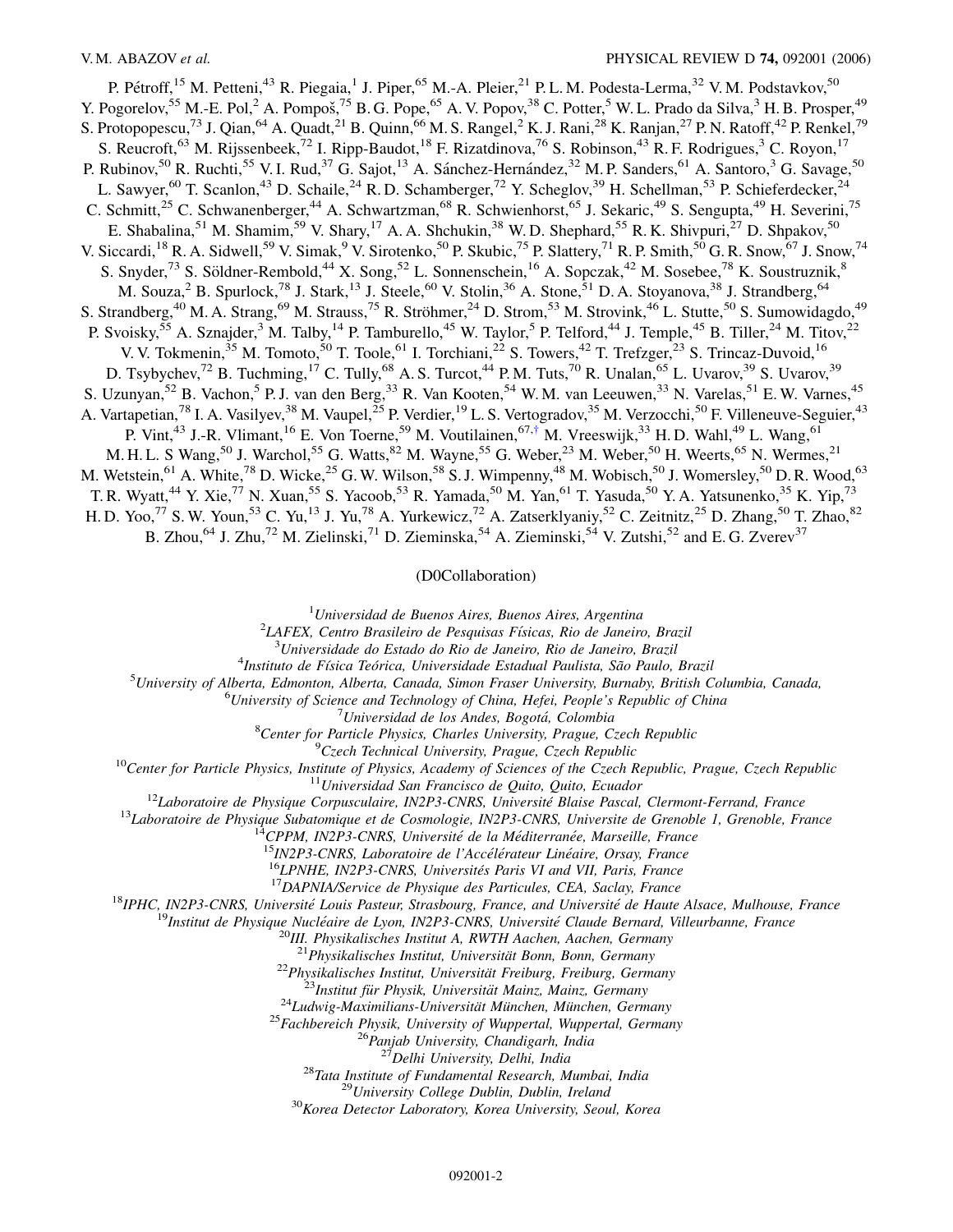<sup>31</sup>SungKyunKwan University, Suwon, Korea<br><sup>32</sup>CINVESTAV, Mexico City, Mexico<br><sup>32</sup>CINVESTAV, Mexico City, Mexico<br><sup>33</sup>FOM-Institute NIKHEF and University of Amsterdam/NIKHEF, Amsterdam, The Netherlands<br><sup>34</sup>Radboud Universit *and Stockholm University, Stockholm, Sweden, and Uppsala University, Uppsala, Sweden*<br><sup>41</sup>*Physik Institut der Universität Zürich, Zürich, Switzerland*<br><sup>42</sup>*Lancaster University, Lancaster, United Kingdom*<br><sup>43</sup>*Imperial C* <sup>43</sup>*Imperial College, London, United Kingdom* <sup>44</sup>*University of Manchester, Manchester, United Kingdom* <sup>46</sup> Lawrence Berkeley National Laboratory and University of California, Berkeley, California 94720, USA<br><sup>47</sup> California State University, Fresno, California 93740, USA <sup>48</sup>*University of California, Riverside, California 92521, USA* <sup>49</sup>*Florida State University, Tallahassee, Florida 32306, USA* <sup>50</sup>*Fermi National Accelerator Laboratory, Batavia, Illinois 60510, USA* <sup>51</sup>*University of Illinois at Chicago, Chicago, Illinois 60607, USA* <sup>52</sup>*Northern Illinois University, DeKalb, Illinois 60115, USA* <sup>53</sup>*Northwestern University, Evanston, Illinois 60208, USA* <sup>55</sup>*University of Notre Dame, Notre Dame, Indiana 46556, USA* <sup>56</sup>*Purdue University Calumet, Hammond, Indiana 46323, USA* <sup>57</sup> Iowa State University, Ames, Iowa 50011, USA<br><sup>58</sup> University of Kansas, Lawrence, Kansas 66045, USA<br><sup>59</sup> Kansas State University, Manhattan, Kansas 66506, USA<br><sup>60</sup> Louisiana Tech University, Ruston, Louisiana 71272, <sup>64</sup>*University of Michigan, Ann Arbor, Michigan 48109, USA* <sup>65</sup>*Michigan State University, East Lansing, Michigan 48824, USA* <sup>66</sup>*University of Mississippi, University, Mississippi 38677, USA* <sup>67</sup> University of Nebraska, Lincoln, Nebraska 68588, USA<br><sup>68</sup> Princeton University, Princeton, New Jersey 08544, USA<br><sup>69</sup> State University of New York, Buffalo, New York 14260, USA <sup>70</sup>*Columbia University, New York, New York 10027, USA* <sup>71</sup>*University of Rochester, Rochester, New York 14627, USA* <sup>72</sup>*State University of New York, Stony Brook, New York 11794, USA* <sup>74</sup>Langston University, Langston, Oklahoma 73050, USA<br><sup>75</sup>University of Oklahoma, Norman, Oklahoma 73019, USA<br><sup>76</sup>Oklahoma State University, Stillwater, Oklahoma 74078, USA<br><sup>77</sup>Brown University, Providence, Rhode Island <sup>78</sup>University of Texas, Arlington, Texas 76019, USA<br><sup>79</sup>Southern Methodist University, Dallas, Texas 75275, USA<br><sup>80</sup>Rice University, Houston, Texas 77005, USA<br><sup>81</sup>University of Virginia, Charlottesville, Virginia 22901, <sup>82</sup>*University of Washington, Seattle, Washington 98195, USA* (Received 11 September 2006; published 13 November 2006)

We measure the dimuon charge asymmetry *A* in  $p\bar{p}$  collisions at a center of mass energy  $\sqrt{s}$  = 1960 GeV. The data was recorded with the D0 detector and corresponds to an integrated luminosity of approximately 1.0 fb<sup>-1</sup>. Assuming that the asymmetry *A* is due to asymmetric  $B^0 \leftrightarrow \overline{B}^0$  mixing and

<span id="page-2-0"></span>[<sup>\\*</sup>O](#page-0-0)n leave from IEP SAS Košice, Slovakia.

<span id="page-2-1"></span>[<sup>†</sup>](#page-1-0) Visitor from Helsinki Institute of Physics, Helsinki, Finland.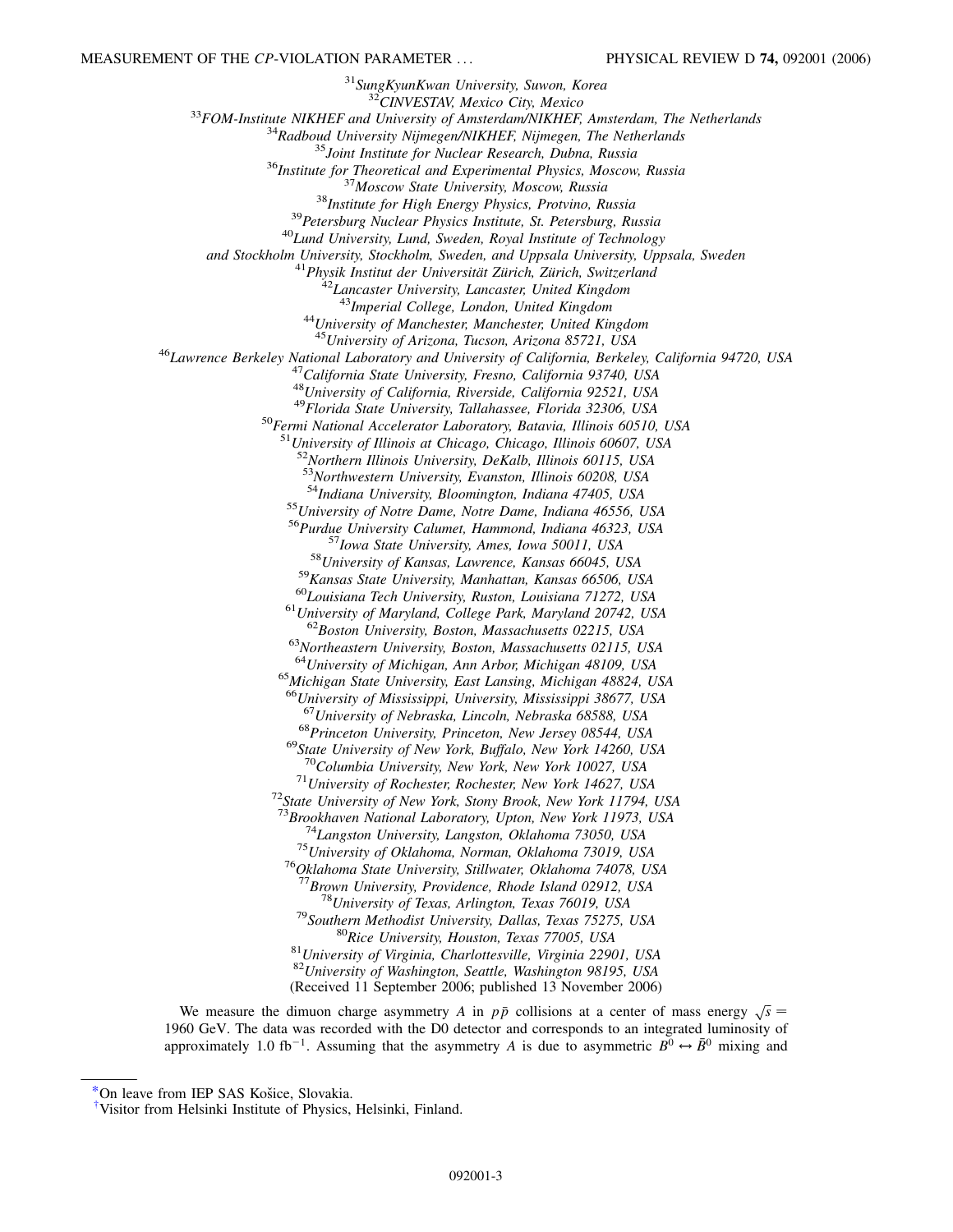decay, we extract the *CP*-violation parameter of  $B^0$  mixing and decay:  $\frac{\Re(\epsilon_{B^0})}{1+|\epsilon_{B^0}|^2} = \frac{A_{B^0}}{4}$  $-0.0023 \pm 0.0011$ (stat)  $\pm 0.0008$ (syst). $A_{B^0}$  is the dimuon charge asymmetry from decays of  $B^0\overline{B}^0$  pairs. The general case, with  $CP$  violation in both  $B^0$  and  $B^0_s$  systems, is also considered. Finally we obtain the forward-backward asymmetry that quantifies the tendency of  $\mu^+$  to go in the proton direction and  $\mu^-$  to go in the antiproton direction. The results are consistent with the standard model and constrain new physics.

#### **I. INTRODUCTION**

We measure the dimuon charge asymmetry:

$$
A = \frac{N^{++} - N^{--}}{N^{++} + N^{--}} \tag{1}
$$

in *pp* collisions at a center of mass energy  $\sqrt{s}$  = 1960 GeV.  $N^{++}$  ( $N^{--}$ ) is the number of events with two positive (negative) muon candidates passing selection cuts. The data was recorded with the D0 detector at the Fermilab Tevatron between 2002 and 2005. The exposed integrated luminosity is approximately 1*:*0 fb-<sup>1</sup>. Assuming that the asymmetry *A* is due to asymmetric  $B^0 \leftrightarrow \overline{B}^0$  mixing and decay, we extract the *CP*-violation parameter of  $B^0$  mixing and decay  $[1-3]$  $[1-3]$  $[1-3]$ :

<span id="page-3-0"></span>
$$
\frac{\Re(\epsilon_{B^0})}{1+|\epsilon_{B^0}|^2} = \Im\left\{\frac{\Gamma_{12}}{4M_{12}}\right\} = \frac{A_{B^0}}{4} \equiv f \cdot A. \tag{2}
$$

 $M_{12}$  ( $\Gamma_{12}$ ) is the real (imaginary) part of the transition matrix element of the Hamiltonian corresponding to  $(B^0, \bar{B}^0)$  mixing and decay. Throughout this article we use the Particle Data Group [\[1](#page-11-0)] notation:  $B^0 = d\bar{b}$ ,  $B_s^0 =$  $s\bar{b}$ .  $A_{B^0}$  is the dimuon charge asymmetry from direct-direct decays of  $B^0\overline{B}^0$  (we define "direct decay" as  $b \to \mu^- X$ , and "sequential decay" as  $b \rightarrow c \rightarrow \mu^{+}X$ ). The dimuon charge asymmetry *A* in Eq. ([2](#page-3-0)) excludes events with a muon from  $K^{\pm}$  decay. Equation ([2\)](#page-3-0) defines the factor *f*, to be obtained below, which accounts for other processes contributing to dimuon events. As a sensitive cross check, we also measure the mean mixing probability  $\chi_0$  of  $B \leftrightarrow \overline{B}$ hadrons, averaged over the mix of hadrons with a *b* quark. Finally we obtain the forward-backward asymmetry that quantifies the tendency of  $\mu^+$  to go in the proton direction and  $\mu^-$  to go in the antiproton direction.

The general case, with *CP* violation in both  $B^0$  and  $B_s^0$ systems, is considered in the last section of this article. In this general case, the dimuon charge asymmetry *A* has contributions from both  $B^0$  and  $B_s^0$ . Therefore, this measurement at the Fermilab Tevatron  $p\bar{p}$  collider is complementary to similar measurements at *B* factories that are sensitive only to  $A_{B^0}$ , not  $A_{B_s^0}$ .

The CP-violation parameter, defined in Eq. [\(2](#page-3-0)), is sensitive to several extensions of the standard model because new particles may contribute to the box diagrams of  $M_{12}$ [\[3,](#page-11-1)[4](#page-11-2)]. Reference [[3\]](#page-11-1) concludes that "It is possible that the dilepton asymmetry could be one of the first indications of physics beyond the standard model''.

DOI: [10.1103/PhysRevD.74.092001](http://dx.doi.org/10.1103/PhysRevD.74.092001) PACS numbers: 13.25.Hw, 14.40.Nd

The D0 detector has an excellent muon system in Run II [\[5\]](#page-11-3), with large  $(\eta, \phi)$  coverage, good scintillator-based triggering and cosmic ray rejection, low punch-through rate, and precision tracking. The muon is the particle with cleanest identification. The like-sign dimuon channel is particularly clean: few processes contribute to it and fewer still contribute to an asymmetry. The D0 detector is well suited for this precision measurement.

The outline of the paper is as follows. The D0 detector is described in Sec. II. In Sec. III we consider the event selection. Physics and detector asymmetries are studied in Sec. IV. The processes contributing to the asymmetry *A* are presented in Section V, and their weights are summarized in Sec. VI. The breakdown of systematic uncertainties of *A* is discussed in Sec. VII. Cross-checks are listed in Sec. VIII. Final results are summarized in Sec. IX.

#### **II. THE D0 DETECTOR**

The D0 detector consists of a magnetic central-tracking system, comprised of a silicon microstrip tracker (SMT) and a central fiber tracker (CFT), both located within a 2 T superconducting solenoidal magnet [\[6](#page-11-4)]. The SMT has  $\approx$ 800 000 individual strips, with typical pitch of 50–80  $\mu$ m, and a design optimized for tracking and vertexing capability at pseudorapidities of  $|\eta|$  < 2.5. The system has a six-barrel longitudinal structure, each with a set of four layers arranged axially around the beam pipe, and interspersed with 16 radial disks. The CFT has eight thin coaxial barrels, each supporting two doublets of overlapping scintillating fibers of 0.835 mm diameter, one doublet being parallel to the collision axis, and the other alternating by  $\pm 3^{\circ}$  relative to the axis. Light signals are transferred via clear fibers to solid-state photon counters (VLPC) that have  $\approx 80\%$  quantum efficiency.

Central and forward preshower detectors located just outside of the superconducting coil (in front of the calorimetry) are constructed of several layers of extruded triangular scintillator strips that are read out using wavelength-shifting fibers and VLPCs. The next layer of detection involves three liquid-argon/uranium calorimeters: a central section (CC) covering  $|\eta|$  up to  $\approx 1.1$ , and two endcap calorimeters (EC) that extend coverage to  $|\eta| \approx 4.2$ , all housed in separate cryostats [[7\]](#page-11-5). In addition to the preshower detectors, scintillators between the CC and EC cryostats provide sampling of developing showers at  $1.1 < |\eta| < 1.4$ .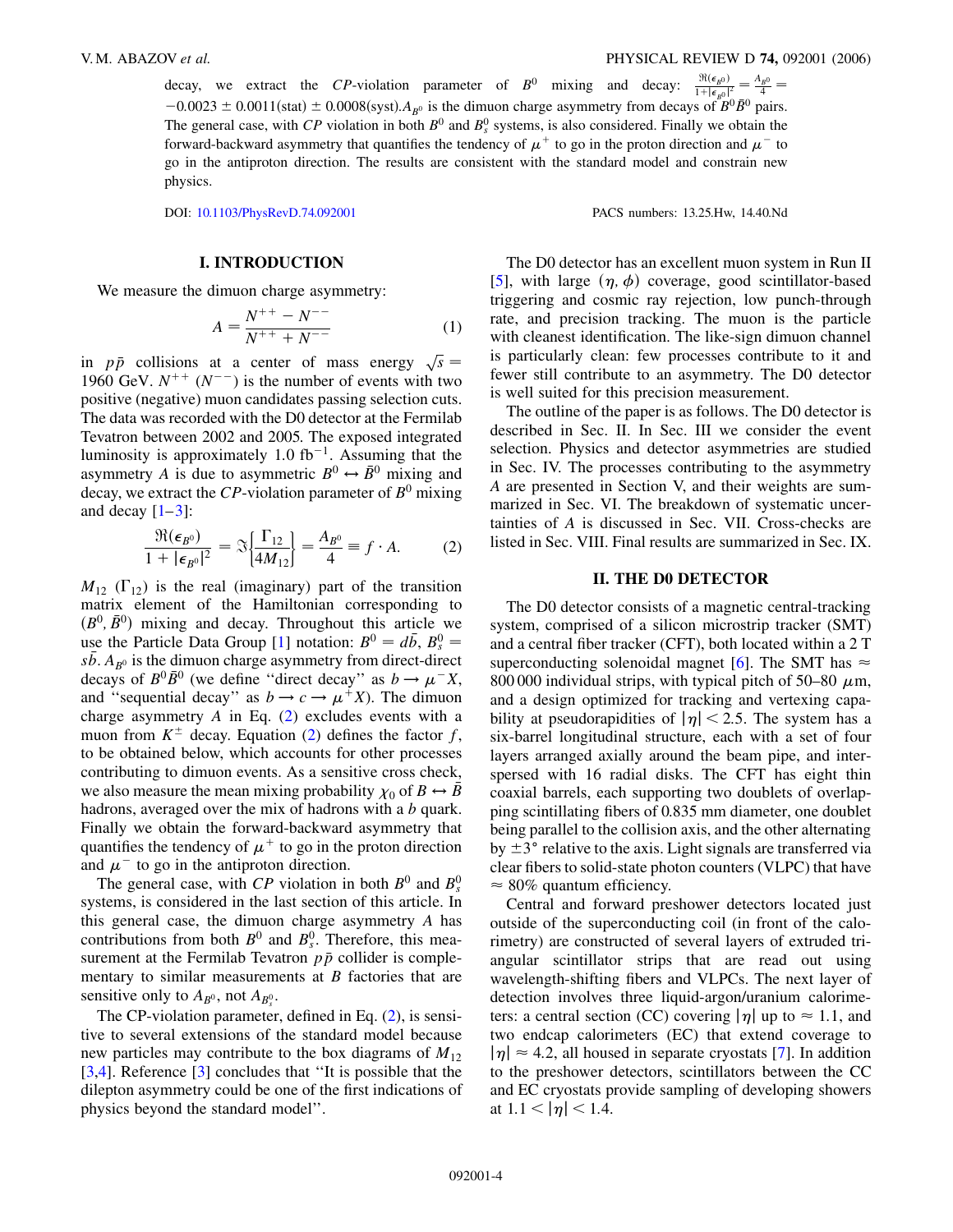### MEASUREMENT OF THE *CP*-VIOLATION PARAMETER ... PHYSICAL REVIEW D **74,** 092001 (2006)

A muon system [[5](#page-11-3)] is located beyond the calorimetry, and consists of a layer A of tracking detectors and scintillation trigger counters before 1.8 T iron toroids, followed by two similar layers B and C after the toroids. Tracking at  $|\eta|$  < 1 relies on 10 cm wide drift tubes [\[7\]](#page-11-5), while 1 cm mini-drift tubes are used at  $1 < |\eta| < 2$ . Layer A is subdivided into one plane of scintillation trigger counters and 4 planes of drift tubes. Layers B and C are each subdivided into one plane of scintillation trigger counters and 3 planes of drift tubes.

A muon originating in a  $p\bar{p}$  collision traverses the silicon microstrip tracker and the scintillating fiber tracker in the 2 T solenoidal magnetic field, the calorimeter, layer A of the muon spectrometer, the 1.8 T magnetized iron toroid, and layers B and C of the spectrometer. The momentum of the muon is measured twice: once by the local muon system comprised of layers A, B and C, and once by the central-tracking system.

Luminosity is measured using plastic scintillator arrays located in front of the EC cryostats, covering  $2.7 < |\eta|$ 4*:*4.

Trigger and data acquisition systems are designed to accommodate the high luminosities of Run II. Based on preliminary information from tracking, calorimetry, and muon systems, the output of the first level of the trigger is used to limit the rate for accepted events to  $\approx 2$  kHz. At the next trigger stage, with more refined information, the rate is reduced further to  $\approx 1 \text{ kHz}$ . These first two levels of triggering rely mainly on hardware and firmware. The third and final level of the trigger, with access to all the event information, uses software algorithms and a computing farm, and reduces the output rate to  $\approx$  50 Hz, which is written to tape.

The polarities of the toroid and solenoid magnetic fields are reversed roughly every two weeks so that the four solenoid-toroid polarity combinations are exposed to approximately the same integrated luminosity. This allows cancellation of first-order effects of the detector geometry.

# **III. EVENT SELECTION**

Our standard cuts require global muons, i.e., local muon candidates (reconstructed from hits in layers A, B and C) with a matching central track (reconstructed from hits in the silicon and fiber trackers). To reduce punch-through of hadrons we only consider muons that traverse the iron toroid. To select muons that emerge from the toroid with momentum  $p \ge 0.2$  GeV/c, we require *either*  $p<sub>T</sub>$ 4.2 GeV/c or  $|p_z| > 6.4$  GeV/c, where  $p_T$  is the momentum transverse to the beam measured by the centraltracking system, and  $p<sub>z</sub>$  is the component of the momentum in the direction of the proton beam. See the geometry of the iron toroids in Fig. [1.](#page-4-0) We require at least two wire chamber hits in the A layer and at least three wire chamber hits in layers B or C. We require local and global track fits with good  $\chi^2$ . To reduce cosmic ray background, we

<span id="page-4-0"></span>

FIG. 1. Schematic drawing of the magnetized iron toroids of the D0 detector, and muon tracks related by toroid polarity reversal, *CP* conjugation and forward-backward reflection.

require at least one scintillator hit associated with the muon to be within a time window of  $\pm 5$  ns with respect to the expected time. To reduce muons from  $K^{\pm}$  and  $\pi^{\pm}$ decay, we require  $p<sub>T</sub> > 3.0 \text{ GeV}/c$ . The track is required to have a distance of closest approach to the beam less than 0.3 cm. We use the full pseudorapidity range  $|\eta|$  < 2.2. We apply a cut of  $p<sub>T</sub> < 15.0 \text{ GeV}/c$  to reduce the number of muons reconstructed with wrong sign, and to reduce the background from  $W^{\pm}$  and *Z* boson decay. This list completes the single muon cuts.

The dimuon cuts are as follows. We require that both muon candidates pass within 2.0 cm of each other in the direction along the beam line at the point of closest approach to the beam. To further reduce cosmic rays and repeated reconstructions of the same track (with different hits), we require the 3-dimensional opening angle between the muons to be between 10° and 170°. We also require that the two muons have different A layer positions (by at least 5 cm), different local momentum vectors (by at least  $0.2 \text{ GeV}/c$ , and different central track momentum vectors (by at least  $0.2 \text{ GeV}/c$ ). This completes the set of standard cuts.

To avoid a bias due to mismatched central tracks (which are measured to be charge-asymmetric) we use the local muon charge, instead of the matching central track charge, to obtain the asymmetries. The positive charge asymmetry of central tracks is due to secondary particles that emerge from interactions with detector material. The measured charge asymmetry of central tracks with  $p_T >$ 3.0 GeV/c is  $(N^+ - N^-)/(N^+ + N^-) = 0.0049 \pm 0.0005$ .

The measurement of the dimuon charge asymmetry *A* is based on *ratios of muon counts*. To minimize the statistical error we use all recorded events regardless of trigger. If an event passes cuts, it is valid to accept it regardless of trigger, since an event with opposite muon charges can also be accepted by that trigger.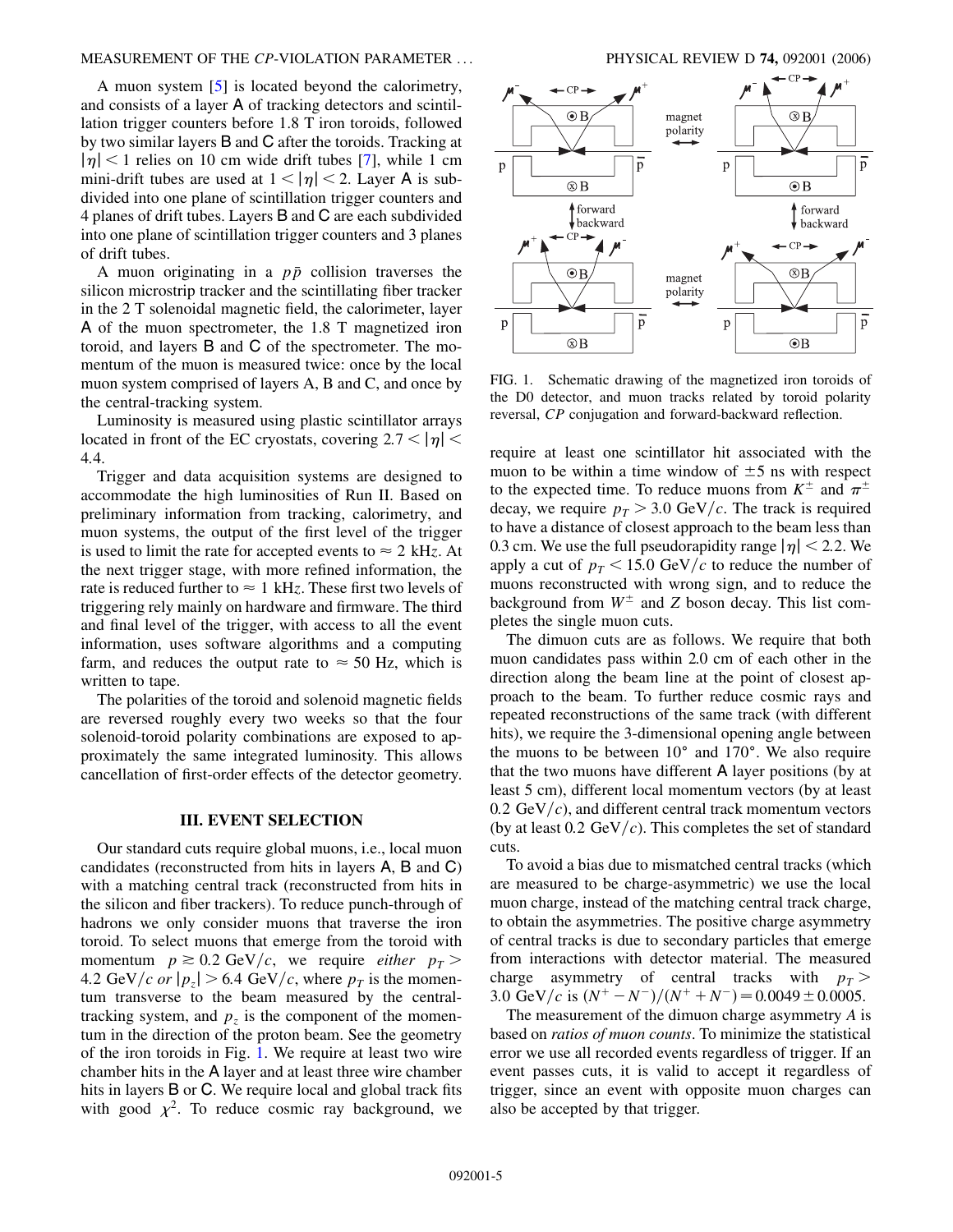<span id="page-5-0"></span>

FIG. 2. Distributions of single muon  $p_T$  (a) and (d),  $\eta$  (b) and (e), and  $\phi$  (c) and (f), for events with opposite toroid and solenoid polarities passing standard single muon and dimuon cuts. The charge times toroid polarity,  $\alpha\beta$ , is indicated in the labels. Each plot superposes two histograms with opposite charge and opposite polarities. Positive (negative) charge corresponds to solid (dotted) lines (that can generally not be distinguished). Histograms with negative toroid polarity are scaled by the ratio of muon counts  $e = 1.0300$ , see Sec. IV.

Histograms of  $p<sub>T</sub>$ ,  $\eta$ , and  $\phi$  for standard cuts are shown in Figs. [2](#page-5-0) and [3.](#page-5-1) Each plot superposes two histograms with opposite charge and opposite polarities (that can generally not be distinguished).

# **IV. ASYMMETRIES**

<span id="page-5-1"></span>In this Section we study detector and physics effects that may alter the charge asymmetry and therefore contribute to corrections and systematic uncertainties. The muon detector is shown schematically in Fig. [1.](#page-4-0) How can the detector introduce a charge asymmetry? It would have to have different acceptance  $\times$  efficiency for positive and negative muons, i.e., for tracks bending north and south in the magnetized iron toroid, see Fig. [1.](#page-4-0) Such a difference may be due to an offset of the mean beam spot, to mechanical asymmetries, and to differences in wire chamber and scintillator efficiencies. We find that the detector, operating with a given toroid and solenoid polarity, introduces an apparent dimuon charge asymmetry of approximately



FIG. 3. Same as Fig. [2](#page-5-0), but for equal toroid and solenoid polarities. Here  $e = 0.9292$ .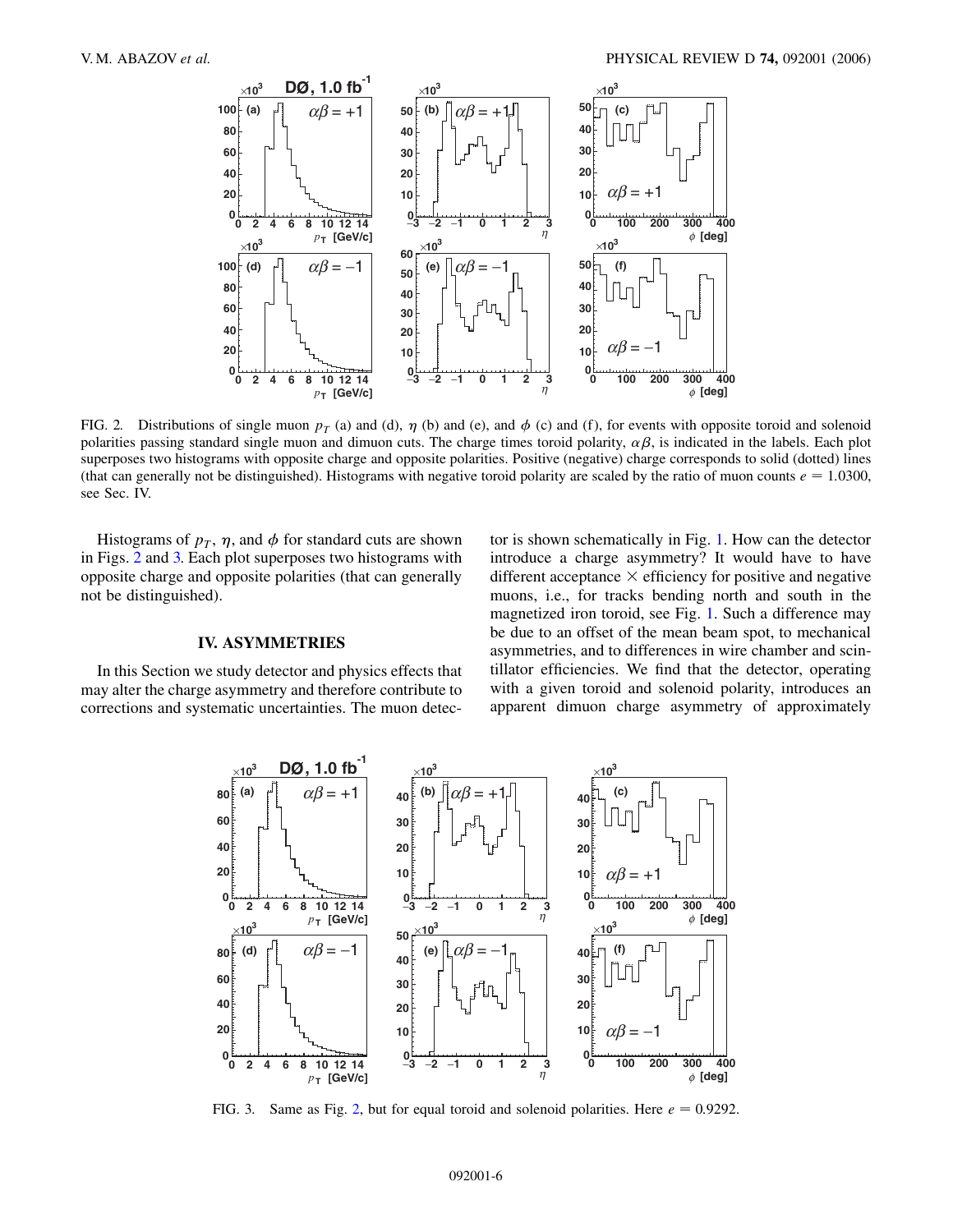0.006 in absolute value (to be discussed later in this Section). This detector effect changes sign when the toroid and solenoid polarities are reversed (since the exact same track that is called ''positive'' with one polarity is called ''negative'' with the opposite polarity). This effect can be seen by comparing the  $\eta$  histograms in Figs. [2](#page-5-0) and [3.](#page-5-1) Therefore, to cancel detector geometry effects to first order, we always consider data sets that have equal event counts for each toroid-solenoid magnet polarity (or weight the events appropriately). We combine events with one solenoid polarity and toroid polarity, with events with the opposite solenoid polarity and toroid polarity. The analysis is done separately for solenoid polarity equal to the toroid polarity, and solenoid polarity opposite to the toroid polarity.

Let  $n_{\alpha}^{\beta\gamma}$  be the number of muons passing cuts with charge  $\alpha = \pm 1$ , toroid polarity  $\beta = \pm 1$ , and  $\gamma = +1$  if  $\eta > 0$  and  $\gamma = -1$  if  $\eta < 0$ .

<span id="page-6-0"></span>We model the physics and the detector as follows:

$$
n_{\alpha}^{\beta\gamma} = \frac{1}{4} N \epsilon^{\beta} (1 + \alpha A)(1 + \alpha \gamma A_{\text{fb}})(1 + \gamma A_{\text{det}})
$$
  
 
$$
\times (1 + \alpha \beta \gamma A_{\text{ro}})(1 + \beta \gamma A_{\beta\gamma})(1 + \alpha \beta A_{\alpha\beta}), \quad (3)
$$

where  $\epsilon^+ + \epsilon^- = 1$ . The eight Eqs. ([3\)](#page-6-0) *define* eight parameters in terms of the eight numbers  $n_{\alpha}^{\beta\gamma}$ . The parameters are *N*,  $\epsilon^+$ , and six asymmetries.  $N\epsilon^{\beta}$  is approximately equal to the number of muons passing cuts with toroid polarity  $\beta$ . *A* is the dimuon charge asymmetry,  $A_{\text{fb}}$  is the forward-backward asymmetry (that quantifies the tendency of  $\mu^+$  to go in the proton direction and  $\mu^-$  to go in the antiproton direction),  $A_{\text{det}}$  measures the north-south asymmetry of the detector ("north" has  $\eta$  < 0), and  $A_{\text{ro}}$  is the range-out asymmetry (that quantifies the change in acceptance and range-out of muon tracks that bend toward, or away from, the beam line, see Fig. [1\)](#page-4-0).  $A_{\alpha\beta}$  is a detector asymmetry between tracks bending north and tracks bending south.  $A$  and  $A_{\text{fb}}$  are physics asymmetries that we want to measure, and  $A_{\text{det}}$ ,  $A_{\text{ro}}$  and  $A_{\alpha\beta}$  are detector asymmetries.  $A_{\beta\gamma}$  is a second-order asymmetry that is different from zero only if *A and A*ro are different from zero. If the selection of events includes single muon *and* dimuon cuts, we use capital *A* for the asymmetries. If only single muon cuts are required, we use lower case *a*. In Tables I and II we show the numbers  $n_{\alpha}^{\beta\gamma}$  for our standard cuts. The measured asymmetries are presented in Table III.

We can understand the detector asymmetry  $A_{\alpha\beta}$  in more detail. Let  $A^{\beta}$  be the dimuon charge asymmetry of events with toroid polarity  $\beta$ . From Eq. [\(3](#page-6-0)) we obtain, to first order in the asymmetries,  $A^{\beta} = A + \beta A_{\alpha\beta}$ . Therefore  $\beta A_{\alpha\beta}$  is the dimuon charge asymmetry due to detector geometry effects. It changes sign when the magnet polarities are reversed. This is the detector geometry effect that is cancelled by taking the weighted average of  $A^+$  and  $A^-$ .

TABLE I. Numbers  $n_{\alpha}^{\beta\gamma}$  of muons passing standard single and dimuon cuts with charge  $\alpha$ , toroid magnet polarity  $\beta$ , and  $\eta < 0$  $(\gamma = -1)$  or  $>0$  ( $\gamma = +1$ ). There are two entries per event. The solenoid and toroid polarities are opposite. In total there are 154667 positive-positive, 154482 negative-negative, and 1075192 positive-negative dimuon events. No cuts on the dimuon mass are imposed at this stage.

| charge   | toroid           | $-2.2 < \eta < 0.0$ | $0.0 < \eta < 2.2$ |
|----------|------------------|---------------------|--------------------|
| $\alpha$ | polarity $\beta$ | $\gamma = -1$       | $\gamma = +1$      |
| $+1$     | $+1$             | 367376              | 335700             |
| $-1$     | $+1$             | 348295              | 353453             |
| $+1$     | $-1$             | 337697              | 343753             |
| $-1$     | $-1$             | 356891              | 325517             |

The magnitude of this effect is  $A_{\alpha\beta} \approx -0.006$ , see Table III.

Solving Eqs. [\(3](#page-6-0)) up to second-order terms in the asymmetries, *A* is obtained by taking the weighted average  $\frac{1}{2} \times$  $(A^+ + eA^-)$ :

<span id="page-6-1"></span>
$$
(n_{+}^{++} + n_{+}^{+-} - n_{-}^{++} - n_{-}^{+-}) + e(n_{+}^{-+} + n_{+}^{--} - n_{-}^{-+} - n_{-}^{-+})
$$
  

$$
(n_{+}^{++} + n_{+}^{+-} + n_{-}^{++} + n_{-}^{+-}) + e(n_{+}^{-+} + n_{+}^{--} + n_{-}^{-+} + n_{-}^{--})
$$
  

$$
= A + A_{\text{fb}}A_{\text{det}}, \tag{4}
$$

where  $e \equiv \epsilon^+/\epsilon^-$ . To the required accuracy, *e* is the ratio of the number of events passing cuts with toroid polarity  $\beta = +1$  over the corresponding number with  $\beta = -1$ . The ratio *e* is determined by counting single muons for the single muon asymmetries, or by counting dimuons for the dimuon analysis. This procedure introduces no bias since we count all muons or dimuons regardless of the charges of each muon. The left-hand-side is the measured asymmetry, *A* is the corrected asymmetry, and  $-A_{\text{fb}}A_{\text{det}}$  is the correction due to the forward-backward *and* detector asymmetries. We do not apply this correction because it turns out to be negligible and compatible with zero, see Table III. We use the correction to estimate the corresponding systematic uncertainty. We can understand the last term in Eq. ([4](#page-6-1)): if positive (negative) muons prefer to go in the proton (antiproton) direction *and* the detector is northsouth asymmetric, then we obtain an apparent charge asymmetry.

TABLE II. Same as Table I, but for equal solenoid and toroid polarities. In total there are 136422 positive-positive, 136857 negative-negative, and 944013 positive-negative dimuon events.

| charge   | toroid           | $-2.2 < \eta < 0.0$ | $0.0 < \eta < 2.2$ |
|----------|------------------|---------------------|--------------------|
| $\alpha$ | polarity $\beta$ | $\gamma = -1$       | $\gamma = +1$      |
| $+1$     | $+1$             | 306594              | 279508             |
| $-1$     | $+1$             | 290270              | 296264             |
| $+1$     | $-1$             | 311153              | 319602             |
| $-1$     | $-1$             | 329285              | 301908             |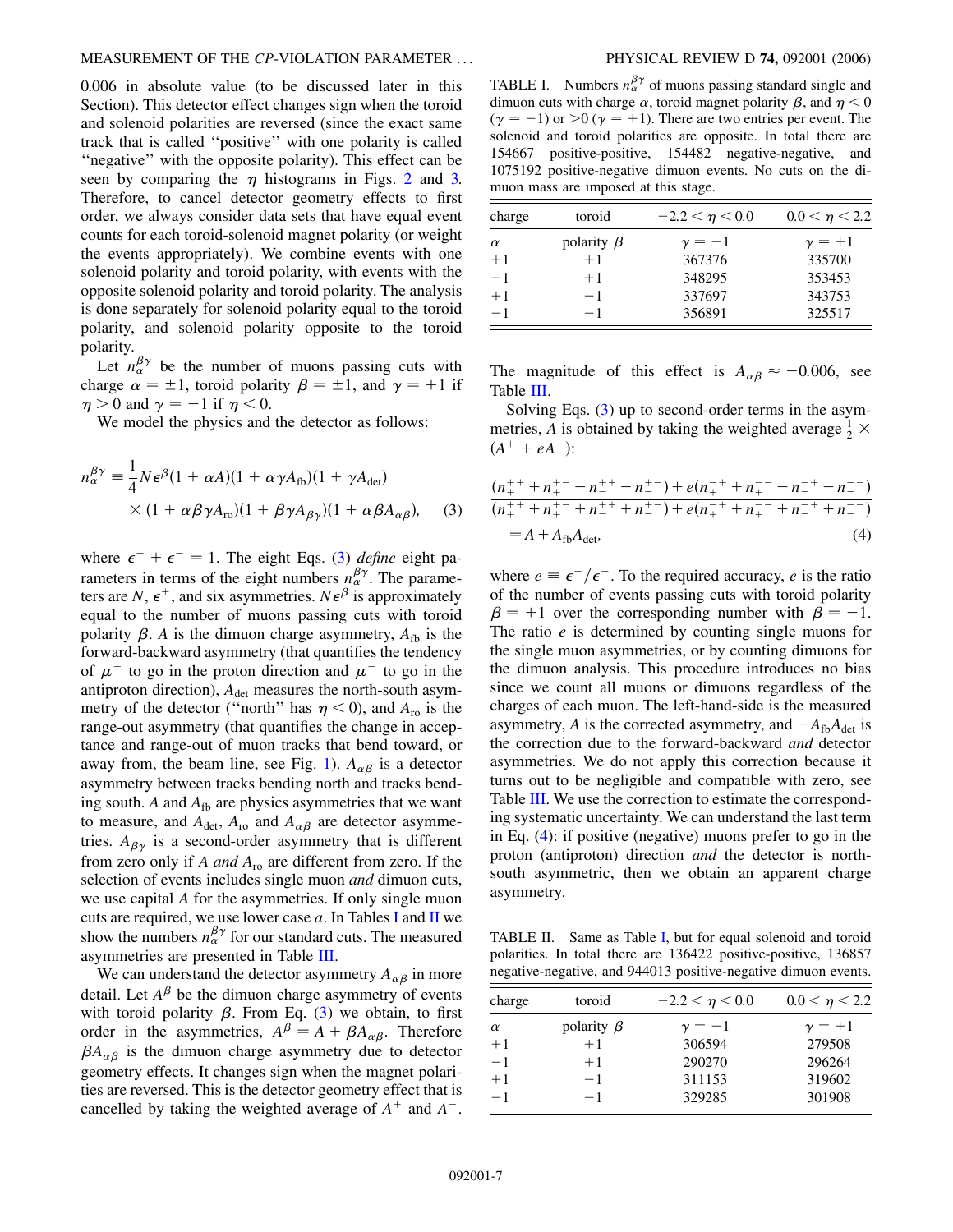TABLE III. Asymmetries described in Sec. IV are shown for central (c) muons,  $|\eta|$  < 0.95, and forward (f) muons, 0.95 <  $|\eta|$  < 2.2. All errors are statistical. The average for opposite and equal toroid and solenoid polarities  $(torpol \cdot solpol = -1$ and 1) is  $A = -0.0005 \pm 0.0013$  (all).

| torpol*solpol           | $-1$                 | 1                    |
|-------------------------|----------------------|----------------------|
| $\boldsymbol{e}$        | 1.0300               | 0.9292               |
| $a$ (all)               | $0.0001 \pm 0.0005$  | $-0.0012 \pm 0.0005$ |
| $a_{\text{fb}}$ (all)   | $0.0021 \pm 0.0005$  | $0.0011 \pm 0.0005$  |
| $a_{\text{det}}$ (all)  | $-0.0074 \pm 0.0005$ | $-0.0045 \pm 0.0005$ |
| $a_{\rm ro}$ (all)      | $-0.0268 \pm 0.0005$ | $-0.0298 \pm 0.0005$ |
| a(c)                    | $-0.0014 \pm 0.0007$ | $-0.0035 \pm 0.0008$ |
| $a_{\text{fb}}$ (c)     | $0.0004 \pm 0.0007$  | $-0.0010 \pm 0.0008$ |
| $a_{\text{det}}$ (c)    | $-0.0069 \pm 0.0007$ | $-0.0068 \pm 0.0008$ |
| $a_{\rm ro}$ (c)        | $-0.0867 \pm 0.0007$ | $-0.0891 \pm 0.0008$ |
| a(f)                    | $0.0010 \pm 0.0006$  | $0.0003 \pm 0.0006$  |
| $a_{\text{fb}}$ (f)     | $0.0033 \pm 0.0006$  | $0.0025 \pm 0.0006$  |
| $a_{\text{det}}$ (f)    | $-0.0078 \pm 0.0006$ | $-0.0029 \pm 0.0006$ |
| $a_{\rm ro}$ (f)        | $0.0122 \pm 0.0006$  | $0.0089 \pm 0.0006$  |
| $A_{\text{fb}}$ (all)   | $0.0006 \pm 0.0006$  | $0.0001 \pm 0.0007$  |
| $A_{\text{det}}$ (all)  | $-0.0187 \pm 0.0006$ | $-0.0165 \pm 0.0007$ |
| $A_{\rm ro}$ (all)      | $-0.0268 \pm 0.0006$ | $-0.0283 \pm 0.0007$ |
| $A_{\alpha\beta}$ (all) | $-0.0059 \pm 0.0006$ | $-0.0069 \pm 0.0007$ |
| $A_{\beta\gamma}$ (all) | $-0.0002 \pm 0.0006$ | $-0.0015 \pm 0.0007$ |
| $\boldsymbol{R}$        | $0.4603 \pm 0.0013$  | $0.4610 \pm 0.0013$  |
| $A_{\text{fc}}$ (all)   | $-0.0008 \pm 0.0026$ | $-0.0023 \pm 0.0027$ |
| $A_{\text{fe}}$ (all)   | $0.0019 \pm 0.0026$  | $-0.0008 \pm 0.0028$ |
| $A$ (cc)                | $0.0015 \pm 0.0044$  | $-0.0021 \pm 0.0048$ |
| $A(f\!f)$               | $0.0024 \pm 0.0031$  | $0.0016 \pm 0.0033$  |
| A (all)                 | $0.0005 \pm 0.0018$  | $-0.0016 \pm 0.0019$ |

The forward-backward asymmetry  $A_{\text{fb}}$  (up to secondorder terms) is:

$$
\frac{(n_{+}^{++} + n_{-}^{+-} - n_{+}^{+-} - n_{-}^{++}) + e(n_{+}^{-+} + n_{-}^{--} - n_{+}^{--} - n_{-}^{-+})}{(n_{+}^{++} + n_{-}^{+-} + n_{+}^{+-} + n_{-}^{++}) + e(n_{+}^{-+} + n_{-}^{--} + n_{+}^{--} + n_{-}^{-+})}
$$
  
= A<sub>fb</sub> + AA<sub>det</sub>. (5)

We have repeated the study of detector asymmetries for the central  $(|\eta| < 0.95)$  and forward  $(0.95 < |\eta| < 2.2)$ muon systems separately.

Also shown in Table  $III$  is the dimuon charge asymmetry for flavor creation  $A_{\text{fc}}$  (defined as  $\Delta \psi \ge 90^{\circ}$ ) and flavor excitation  $A_{\text{fe}}$  (defined as  $\Delta \psi < 90^{\circ}$ ), where  $\Delta \psi$  is the 3dimensional angle between the two muons. Flavor creation corresponds to the *b* and *b* quarks in opposite jets, while flavor excitation corresponds generally to a *bb* pair produced in the hadronization of one parton, including gluon splitting. The accepted cross sections for flavor creation and flavor excitation are nearly equal (as indicated by their statistical errors in Table III). In Table III we also show the ratio  $R = (N^{++} + N^{--})/N^{+-}$  of like-sign to oppositesign dimuon events in either the mass window 5.0 to 8.7 GeV/ $c^2$  or 11.5 to 30 GeV/ $c^2$  for events passing a dimuon trigger. This ratio is used for mixing studies. These mass windows reduce backgrounds from same-side directsequential muon pairs (process  $P_4$  in Table IV), and decays of  $J/\psi$ 's, Y's and their resonances (part of process  $P_6$ ), defined later.

### **V. DIMUON PROCESSES**

In this Section we obtain the factor *f* defined in Eq. ([2\)](#page-3-0). We consider the processes  $P_1-P_{13}$  listed in Table IV.  $P_1$  is direct-direct  $b\bar{b}$  decay.  $P_2$  is opposite-side directsequential decay.  $P_3$  is sequential-sequential decay.  $P_4$  is same-side direct-sequential decay.  $P_7$  corresponds to cosmic ray muons that traverse the D0 detector and are reconstructed twice: once upon entry and once upon exit.  $P_8$  corresponds to muons from  $K^{\pm}$  decay, in coincidence with a prompt muon from the collision. This process is discussed in detail in Secs. VI and VII.  $P<sub>9</sub>$  corresponds to a cosmic ray muon, in coincidence with a prompt muon.  $P_{10}$ corresponds to a hadron that traverses the calorimeter and iron toroid and is reconstructed as a muon, in coincidence with a prompt muon.  $P_{11}$  corresponds to a combinatoric background faking a muon, in coincidence with a prompt muon. Examples of "other" processes  $P_{12}$  are dimuons with the following parents:  $B^{\pm}$  and  $\pi^{\pm}$ ,  $\bar{B}^0$  and  $\tau^{\pm}$ ,  $B_s^0$  and  $J/\psi$ ,  $B^0$  and  $\tau^{\pm}$ ,  $\bar{B}^0$  and  $J/\psi$ ,  $B^{\pm}$  and  $\tau^{\pm}$ , *b* and unrelated  $c$ .  $P_{13}$  are events that have one of the muons reconstructed with the wrong sign. Contributions from both muons coming from hadron misidentification or combinatoric background are negligible.

Let  $\chi_d$  be the probability that a  $\bar{B}^0(b\bar{d})$  meson that decays to a flavor specific final state, mixes and decays as a  $B^0(db)$ . Similarly,  $\bar{\chi}_d$  is the probability that a  $B^0$  meson mixes and decays as a  $\bar{B}^0$ . Here we consider the possibility that  $\chi_d \neq \bar{\chi}_d$  (the general case with  $\chi_d \neq \bar{\chi}_d$  and  $\chi_s \neq \bar{\chi}_s$ is considered in Sec. IX). The probability that a *b* quark in the sample decays as a *b* is

$$
\chi = f_d \frac{\beta_d}{\langle \beta \rangle} \chi_d + f_s \frac{\beta_s}{\langle \beta \rangle} \chi_s, \tag{6}
$$

where  $f_d$  and  $f_s$  are the fractions of *b* quarks that hadronize to  $B^0$  or  $\overline{B}^0$  and  $B_s^0$  or  $\overline{B}_s^0$  respectively, and  $\beta_d$ ,  $\beta_s$  and  $\langle \beta \rangle$ are the branching fractions for  $B^0$ ,  $B_s^0$  and the *b*-hadron admixture, respectively, decaying to  $\mu X$  with  $\mu$  passing cuts. Similarly,

$$
\bar{\chi} = f_d \frac{\beta_d}{\langle \beta \rangle} \bar{\chi}_d + f_s \frac{\beta_s}{\langle \beta \rangle} \chi_s \tag{7}
$$

is the probability that a  $\bar{b}$  in the sample decays as a  $b$ . From Ref. [\[1\]](#page-11-0) we take  $f<sub>d</sub> = 0.397 \pm 0.010, f<sub>s</sub> = 0.107 \pm 0.011,$  $\chi_{d0} \equiv \frac{1}{2}(\chi_d + \bar{\chi}_d) = 0.186 \pm 0.004$ , and  $\chi_{s0} \equiv \frac{1}{2} \times$  $(\chi_s + \bar{\chi}_s) > 0.49883$ . We take  $\beta_d = \beta_s = \langle \beta \rangle$ . To abbreviate, we define  $\chi_0 = \frac{1}{2}(\chi + \bar{\chi})$ , and  $\xi = 2\chi_0(1 - \chi_0)$ . We assume *CPT* symmetry. The probability that a  $B(\bar{B})$ hadron that decays to a flavor specific final state, decays as a *B* ( $\overline{B}$ ) is then  $1 - \chi_0$ . From Table IV we obtain the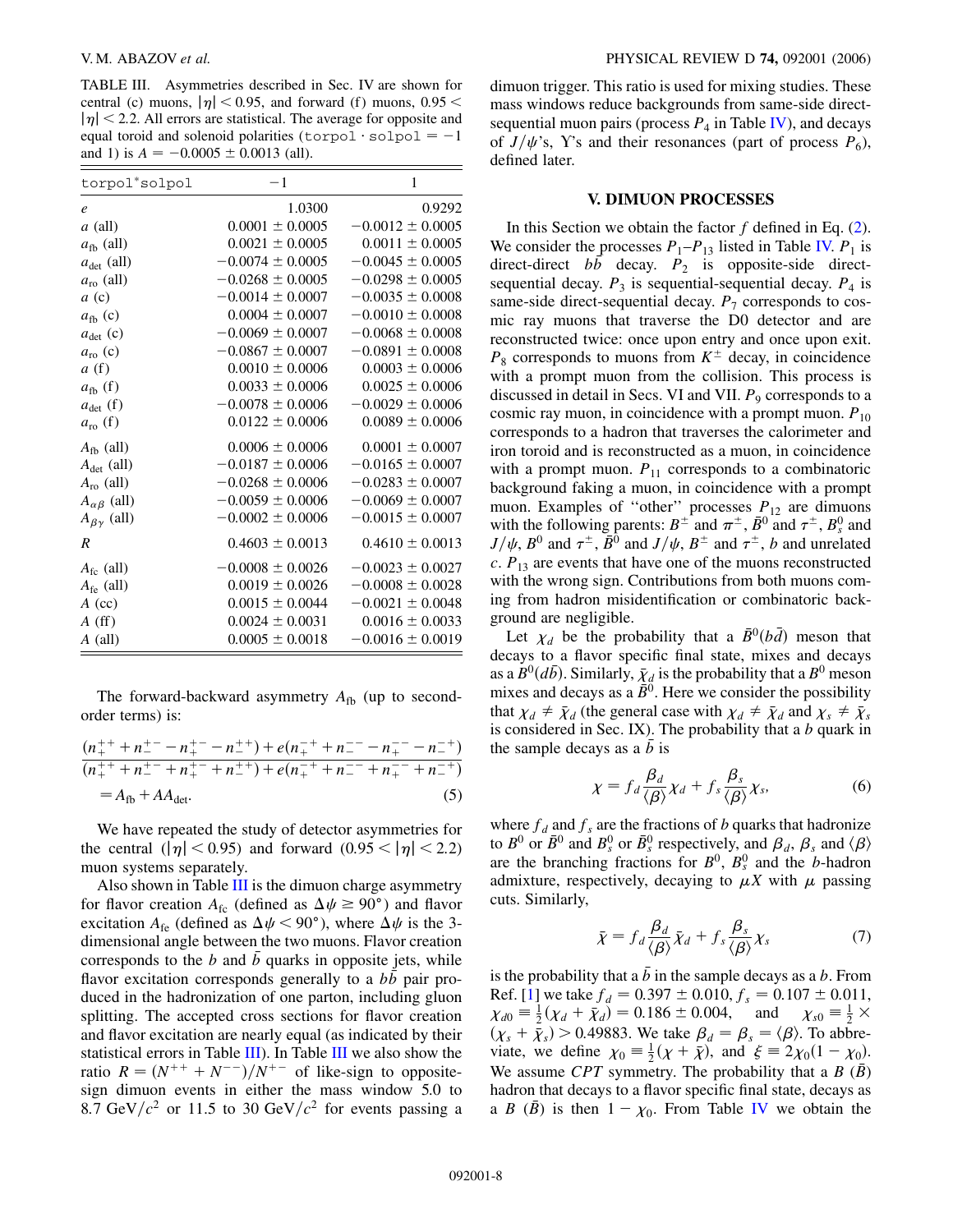TABLE IV. Processes contributing to dimuon events. Each row includes processes related by *CP* conjugation and  $B \leftrightarrow \overline{B}$  mixing. The weights are normalized to direct-direct  $b\bar{b}$  decay  $P_1 = 1$ .  $\xi = 2\chi_0(1 - \chi_0)$ .  $\chi = f_d\chi_d + f_s\chi_s$  is the probability that *b* quarks decay as  $\bar{b}$ .  $\bar{\chi} = f_d \bar{\chi}_d + f_s \chi_s$  is the probability that  $\bar{b}$  antiquarks decay as *b*. The fraction of prompt muons from *b* decay is  $\rho' \equiv$  $0.6 \pm 0.15$  [\[8](#page-11-6)].  $\rho = \frac{1}{2}\rho'(\chi - \bar{\chi})$ .  $a = 0.026 \pm 0.005$  is the charge asymmetry of  $K^{\pm}$  decay, see the text. *CPT* symmetry is assumed. For example, the number of direct-direct decays  $b\bar{b} \rightarrow \mu^+ \mu^+ X$  is  $\propto P_1 \chi (1 - \chi_0)$ .

| process                                                                            | weight         | $N^{++}$                        | $N^{--}$                        | $N^{+-}$       |
|------------------------------------------------------------------------------------|----------------|---------------------------------|---------------------------------|----------------|
| $b \rightarrow \mu^-$ , $\bar{b} \rightarrow \mu^+$                                | $P_1 = 1$      | $\chi(1 - \chi_0)$              | $(1 - \chi_0)\bar{\chi}$        | $1-\xi$        |
| $b \rightarrow \mu^-$ , $\bar{b} \rightarrow \bar{c} \rightarrow \mu^-$            | P <sub>2</sub> | $rac{1}{2}(1-\xi)$              | $rac{1}{2}(1-\xi)$              |                |
| $b \rightarrow c \rightarrow \mu^+, \bar{b} \rightarrow \bar{c} \rightarrow \mu^-$ | $P_3$          | $(1 - \chi_0)\bar{\chi}$        | $\chi(1-\chi_0)$                | $1-\xi$        |
| $b \rightarrow \mu^- c \rightarrow \mu^+$                                          | $P_4$          | $\theta$                        | $\theta$                        |                |
| $c \rightarrow \mu^+, \bar{c} \rightarrow \mu^-$                                   | $P_5$          |                                 |                                 |                |
| Drell-Yan, $J/\psi$ , Y                                                            | $P_6$          |                                 |                                 |                |
| dimuon cosmic rays                                                                 | $P_7$          | $\approx 0.14$                  | $\approx 0.14$                  | $\approx 0.72$ |
| $\mu + K^{\pm}$ decay                                                              | $P_8$          | $0.25 \cdot (1 + a + \rho)$     | $0.25 \cdot (1 - a - \rho)$     | 0.5            |
| $\mu$ + cosmic                                                                     | $P_{9}$        | $\approx 0.25 \cdot (1 + \rho)$ | $\approx 0.25 \cdot (1 - \rho)$ | $\approx 0.5$  |
| $\mu$ + punch-through                                                              | $P_{10}$       | $0.25 \cdot (1 + \rho)$         | $0.25 \cdot (1 - \rho)$         | 0.5            |
| $\mu$ + combinatoric                                                               | $P_{11}$       | $0.25 \cdot (1 + \rho)$         | $0.25 \cdot (1 - \rho)$         | 0.5            |
| other                                                                              | $P_{12}$       | $0.25 \cdot (1 + \rho)$         | $0.25 \cdot (1 - \rho)$         | 0.5            |
| dimuon w. wrong sign                                                               | $P_{13}$       | 0.39                            | 0.39                            | 0.22           |

dimuon charge asymmetry *A* after correcting for asymmetric kaon decay, (i.e., after subtracting a term 0*:*5*aP*<sup>8</sup> in the numerator),

<span id="page-8-0"></span>
$$
A = \frac{(\chi - \bar{\chi})[(1 - \chi_0)(P_1 - P_3) + 0.25\rho'P_8']}{A_{\text{den}}},
$$
 (8)

and the factor  $f$  in Eq.  $(2)$ :

$$
f = \frac{A_{\text{den}}}{8f_d\chi_{d0}[(1-\chi_0)(P_1-P_3)+0.25\rho'P_8']},\qquad(9)
$$

where  $A_{den} = \xi(P_1 + P_3) + (1 - \xi)P_2 + 0.28P_7 +$  $0.5P'_8 + 0.78P_{13}$  and  $P'_8 = P_8 + P_9 + P_{10} + P_{11} + P_{12}$ . The fraction of prompt muons from *b* decay is  $\rho' \equiv 0.6 \pm 0.6$ 0*:*15 [[8\]](#page-11-6).

## **VI. WEIGHTS** *Pi* **OF DIMUON PROCESSES**

The weights  $P_2$  through  $P_{13}$ , normalized to direct-direct  $b\bar{b}$  decay  $P_1 \equiv 1$ , are summarized in Table V. The weights  $P_2$ ,  $P_4$ ,  $P_5$ ,  $P_6$  and  $P_{12}$  were obtained from Monte Carlo simulations (using the PYTHIA generator [[9\]](#page-11-7)) with full detector simulation (based on the GEANT program [[10](#page-11-8)]) and event reconstruction and selection. A cross-check for weight  $P_2$  is the measurement of the average mixing probability of *B* hadrons to be described below. Weights  $P_4$ ,  $P_5$  and  $P_6$  do not contribute like-sign dimuons, and so do not enter into the measurement of the *CP*-violation parameter. Weight  $P_3$  was obtained from  $P_3 \approx P_2^2/(4P_1)$ . Weight  $P_7$  was obtained by two methods: (i) from the data of a cosmic ray run, and (ii) extrapolating the out-of-time muon background (as measured by the scintillators) into the acceptance window of  $\pm 5$  ns. Weight  $P_9$  was obtained using the data of the cosmic ray run. Weight  $P_{10}$  was obtained by counting the number of tracks that had enough momentum to traverse the calorimeter and iron toroid, and multiplying by the probability  $exp(-14)$  that they do not interact (the calorimeter has  $\approx$  7 nuclear interaction lengths, and the iron toroid has  $\approx$  7 nuclear interaction lengths). Weight  $P_{11}$  was estimated by relaxing the number of required wire chamber hits (one less hit in layer A and/or 1 less hit in layers  $\overline{B}$  or  $\overline{C}$ ). Weight  $P_{13}$  was estimated using the measured resolution of the local muon spectrometer. In our data set, passing standard single and dimuon cuts, we expect  $\approx 1$  dimuon event from *Z* boson decay, and less than one event from prompt muons plus  $W^{\pm}$  boson decay.

Let us consider the weight  $P_8$  in some detail. This weight corresponds to prompt muons from *b* or *c* or *s* decay plus  $K^{\pm}$  decay. This is an important background because kaon interactions are charge asymmetric, and dominate the systematic uncertainty of the measurement

TABLE V. Weights of dimuon processes for standard cuts (obtained as described in the text). Note that 64% of dimuons are from direct-direct  $b\bar{b}$  decay.

| $P_1$          | $\equiv$ 1          |
|----------------|---------------------|
| P <sub>2</sub> | $0.116 \pm 0.055$   |
| $P_3$          | $0.003 \pm 0.003$   |
| $P_4$          | $0.093 \pm 0.049$   |
| $P_5$          | $0.070 \pm 0.042$   |
| $P_6$          | $0.023 \pm 0.023$   |
| $P_7$          | $0.003 \pm 0.003$   |
| $P_8$          | $0.078 \pm 0.023$   |
| $P_{9}$        | $0.0001 \pm 0.0001$ |
| $P_{10}$       | $0.001 \pm 0.001$   |
| $P_{11}$       | $0.0002 \pm 0.0002$ |
| $P_{12}$       | $0.163 \pm 0.066$   |
| $P_{13}$       | $0.0005 \pm 0.0005$ |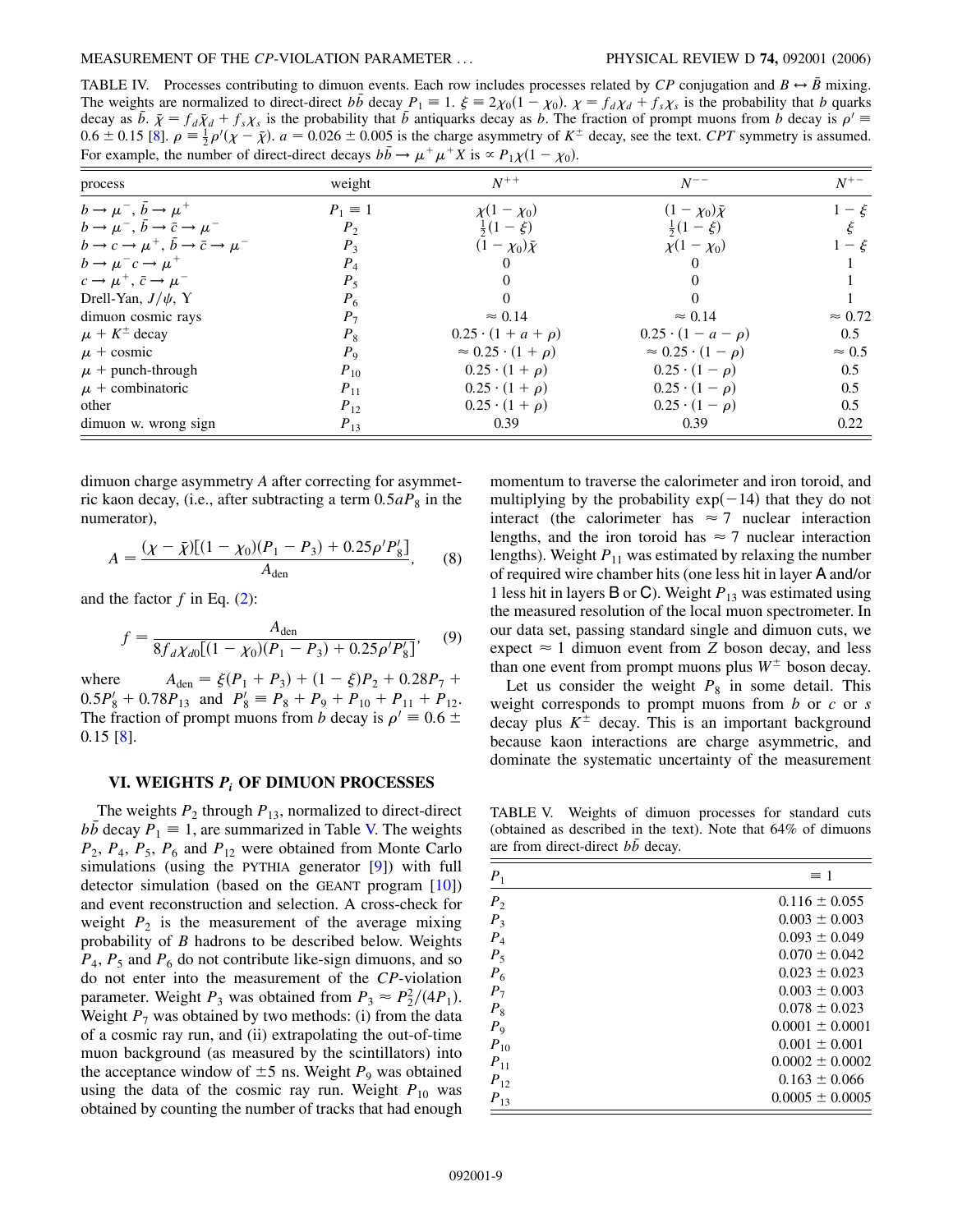of the *CP*-violation parameter. The inelastic interaction length of  $K^+$  in the calorimeter is greater than the inelastic interaction length of  $K^-$ . This difference is due to the existence of hyperons *Y* (strangeness  $-1$  baryons:  $\Lambda$ ,  $\Sigma$ , *Y*<sup>\*</sup>). Reactions  $K^-N \to Y\pi$  have no  $K^+N$  analog. Therefore  $K^+$  has more time to decay than  $K^-$ . The result is a charge asymmetry from  $K^{\pm}$  decay. The single muon charge asymmetry from  $K^{\pm}$  decay is obtained from the inelastic cross sections for  $K^-d$  and  $K^+d$  [[1](#page-11-0)] and the geometry and materials of the D0 detector:  $a \equiv$  $(n^+ - n^-)/(n^+ + n^-) = 0.026 \pm 0.005.$ 

For  $P_8$ , we make two complementary estimates based on data. In the first, we measure the exclusive decay  $B^0 \rightarrow$  $D^*(2010)^{-} \mu^{+} \nu_{\mu}$ ,  $D^*(2010)^{-} \rightarrow \bar{D}^0 \pi^{-}$ ,  $\bar{D}^0 \rightarrow K^{+} \pi^{-}$ , and its charge conjugate. We apply standard single and dimuon cuts, and count events with and without a muon matching the kaon track. We subtract the background by two methods: using a side-band of  $m_{D^{*-}} - m_{D^0}$ , or using the wrong relative sign of the muon from *B*<sup>0</sup> decay and the pion from  $D^{*-}$  decay. The result is  $P_8 = 0.078 \pm 1.0078$  $0.013(stat) \pm 0.019(syst)$ . From studies with this exclusive decay, we learn that the global track  $\chi^2$ -cut is not very effective in reducing  $K^{\pm}$  decay kinks (for the high momentum muons passing cuts). Therefore we must correct *A* for  $K^{\pm}$  decay as discussed in Sec. VII.

We use the following alternative procedure to estimate the background weight  $P_8$  from data. Instead of  $K^+ \rightarrow$  $\mu^+ \nu$ , we study  $K^0_S \rightarrow \pi^+ \pi^-$ . For this estimate, we assume that the production and decay kinematics of  $K^+$  and  $K^0_S$  are approximately the same. The branching fractions are similar. To account for the smaller decay length of  $K_S^0$  compared to  $K^{\pm}$ , we scale the volume in which the  $K^{\pm}$  can decay (719 mm in radius and 1360 mm in half-length) by the fraction of lifetimes. 719 mm is the sum of the inner radius of the calorimeter, plus the transverse interaction length of  $K^+$  in the calorimeter. We analyze single muon (instead of dimuon) data to account for correlations. We compare two histograms: one is  $p<sub>T</sub>$  of pions from  $K_S^0$ 's decaying in the scaled-down volume, and the other histogram is  $p<sub>T</sub>$  of the second (in order of decreasing  $p<sub>T</sub>$ ) muon passing cuts. By this indirect method we obtain  $P_8 \approx$  $0.041 \pm 0.010(stat) \pm 0.041(syst).$ 

Within errors, the two measurements of  $P_8$  agree and we use the result from the first method.

The systematic uncertainty of  $P_8$ ,  $\pm 0.019$ , was taken as half the difference of 0.078 and 0.041. This value is reasonable in view of the variation of the measured  $P_8$  with different cuts and data subsets.

From Monte Carlo simulations we obtain  $P_8 = 0.047 \pm 0.047$ 0.034(stat), consistent with the above.

### **VII. SYSTEMATIC UNCERTAINTIES OF** *A*

We add in quadrature the following systematic uncertainties. A summary is presented in Table VI.

TABLE VI. Systematic uncertainties of the dimuon charge asymmetry *A* for standard cuts.

| Source of error              | ΔΑ      |
|------------------------------|---------|
| detector                     | 0.00015 |
| $e = \epsilon^+/\epsilon^-$  | 0.00018 |
| prompt $\mu + K^{\pm}$ decay | 0.00083 |
| dimuon cosmic rays           | 0.00010 |
| prompt $\mu$ + cosmic $\mu$  | 0.00001 |
| wrong charge sign            | 0.00018 |
| punch-through                | 0.00001 |
| Total                        | 0.00089 |

*Detector effects*. Before averaging over magnetic field polarities, the detector introduces a dimuon charge asymmetry of  $\approx 0.006$  in absolute value, as discussed in Sec. IV. After averaging over magnetic field polarities (with appropriate weights), the uncertainty of the dimuon charge asymmetry due to detector geometry effects is  $|A_{fb} \cdot A_{det}|$ (see Eq. ([4\)](#page-6-1)). As a measure of this uncertainty, we have used the largest deviation from zero,  $|A_{\text{fb}} \cdot A_{\text{det}}| = 0.0049 \cdot$  $0.030 = 0.00015$ , obtained after any of the 54 sets of dimuon cuts, for any of the three detector regions (central, forward, or all).

*Inaccuracy of*  $e \equiv \epsilon^+/\epsilon^-$ . We have obtained the ratio *e* by counting dimuon events with toroid polarity  $\beta = 1$  and dividing by the corresponding number for  $\beta = -1$ . This procedure introduces no bias since we count all dimuons regardless of the charges of each muon. We take  $\Delta e =$ 0*:*03 from the largest difference between any cuts. Multiplying by the detector dimuon charge asymmetry before averaging over magnet polarities,  $\approx 0.006$  in absolute value, we obtain  $\Delta A \approx 0.00018$ .

*Prompt*  $\mu + K^{\pm}$  *decay*. The single muon charge asymmetry of kaon decay is  $a = 0.026 \pm 0.005$  as explained in Section VI. We take  $P_8 = 0.078 \pm 0.023$  from Table V. The corresponding correction to *A*, explained in Sec. V, is  $\delta A = -0.5aP_8/A_{\text{den}} = -0.5 \times (0.026 \pm 0.005) \times (0.078 \pm 0.005)$  $(0.023)/A_{\text{den}} = -0.0023 \pm 0.0008$  ( $A_{\text{den}} \approx 0.436$  is the denominator of Eq.  $(8)$  $(8)$ ). This uncertainty on  $\delta A$  is by far the dominating systematic uncertainty of the entire measurement.

*Dimuon cosmic rays*. These are cosmic rays detected twice, once as they enter and once as they exit the D0 detector. We take  $P_7 < 0.007$  from Table V. From cuts that select cosmic rays, we obtain the apparent dimuon charge asymmetry  $A = -0.0095 \pm 0.0117$ . Then the corresponding uncertainty of *A* is  $\langle 0.007 \times 0.28 \times 0.021 \rangle / A_{den} =$ 0.0001 (see Table IV;  $0.021 = |-0.0095| + 0.0117$ ).

*Prompt*  $\mu$  + single cosmic ray. We take  $P_9 < 0.0002$ , see Table V. From cuts that select cosmic rays, we obtain an apparent single muon charge asymmetry  $a = 0.026 \pm 0.026$ 0.002. Then the uncertainty in *A* is  $\leq 0.0002 \times 0.5 \times$  $0.028/A_{\text{den}} = 6 \times 10^{-6}$  (see Table IV;  $0.028 =$  $0.026 + 0.002$ .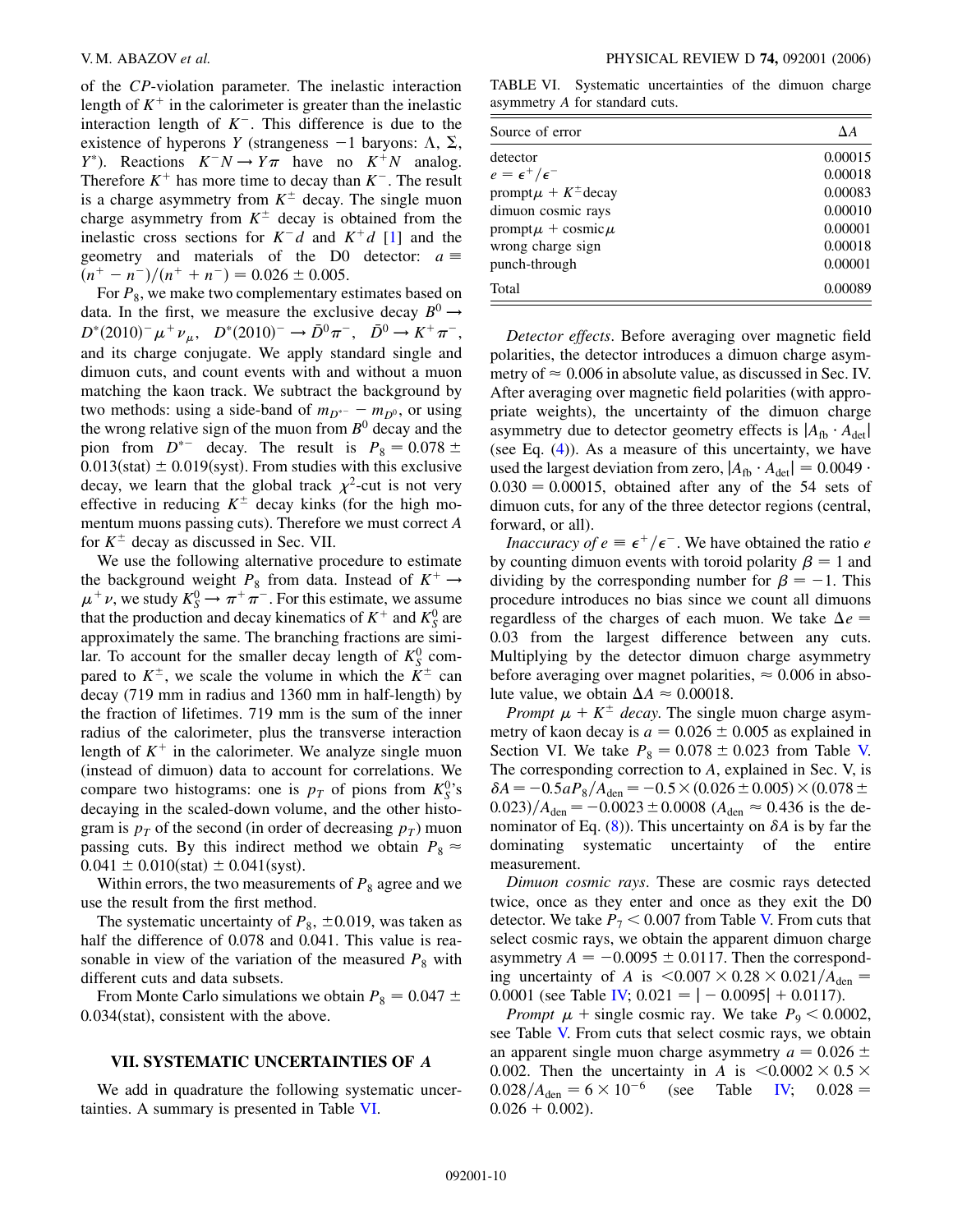*Wrong local muon sign.*  $P_{13}$  < 0.001, see Table V. Even if the asymmetry of wrong tracks is 0.1 (overestimate), the corresponding uncertainty of *A* is small:  $\leq 0.001 \times 0.78 \times$  $0.1/A_{\text{den}} = 0.00018$  (see Table IV).

*Punch-through*. We take  $P_{10}$  < 0.002, see Table V. The measured charge asymmetry of tracks with  $p_T$ 3.0 GeV/c is  $0.0049 \pm 0.0005$  due to showers on matter instead of antimatter. Then the error in *A* is  $\leq 0.002 \times$  $0.5 \times 0.0054/A_{\text{den}} = 1 \times 10^{-5}$  (see Table IV;  $0.0054 =$  $0.0049 + 0.0005$ ).

### **VIII. OTHER CROSS-CHECKS**

The sign of central muons was cross-checked using cosmic rays (which are charge asymmetric [[1\]](#page-11-0)). The sign of forward muons relative to the sign of central muons was cross-checked with  $J/\psi$ 's.

The direct and reverse magnetic fields in the iron toroid were measured to be equal to within 0.1%.

We find the dimuon charge asymmetry *A* stable (within statistical errors) for all recorded events or events passing a set of dimuon triggers, and across the different cuts (54 sets were studied), data subsets, opposite or equal toroid and solenoid polarities, central or forward muons, or flavor creation or flavor excitation events.

# **IX. RESULTS**

We obtain  $A = 0.0005 \pm 0.0018$  (stat) for opposite solenoid and toroid polarities, and  $A = -0.0016 \pm 1.0016$ 0.0019(stat) for equal solenoid and toroid polarities (see last line in Table III). Combining these measurements we obtain

$$
A = -0.0005 \pm 0.0013(stat). \tag{10}
$$

We add a correction  $\delta A = -0.0023 \pm 0.0008$  to *A* due to asymmetric  $K^{\pm}$  decay (this effect is explained in Secs. VI and VII). The uncertainty of this correction dominates the systematic uncertainties of the *CP*-violation parameter. The final corrected value of the dimuon charge asymmetry is

<span id="page-10-0"></span>
$$
A = -0.0028 \pm 0.0013(stat) \pm 0.0009(syst). \tag{11}
$$

The breakdown of systematic uncertainties of *A* is presented in Table VI.

From the dimuon charge asymmetry *A* we obtain

$$
\frac{\mathfrak{R}(\epsilon_{B^0})}{1+|\epsilon_{B^0}|^2} = \frac{A_{B^0}}{4} \equiv f \cdot A
$$
  
= -0.0023 ± 0.0011(stat) ± 0.0008(syst), (12)

where

$$
f = 0.814 \pm 0.105 \text{(syst)}.\tag{13}
$$

The breakdown of systematic uncertainties of *f*, calculated

from information provided in preceding sections, is listed in Table VII. In comparison, recent results for  $\Re(\epsilon_{B^0})/(1 +$  $|\epsilon_{B^0}|^2$ ) are  $-0.0013 \pm 0.0029$  (Particle Data Group 2006 world average  $[11]$ ),  $-0.0003 \pm 0.0020(stat) \pm$ 0.0018(syst) from Belle [\[12\]](#page-11-10), and  $0.0004 \pm 0.0014$ (stat)  $\pm$ 0.0010(syst) from *BABAR* [\[13\]](#page-11-11).

<span id="page-10-2"></span>All preceding equations correspond to the case  $\chi_s = \bar{\chi}_s$ . From [\(8](#page-8-0)) we obtain, for the general case  $\chi_d \neq \bar{\chi}_d$  and  $\chi_s \neq$  $\bar{\chi}_s$ ,

$$
A = \frac{1}{4f} \bigg[ A_{B^0} + \frac{f_s \chi_{s0}}{f_d \chi_{d0}} A_{B_s^0} \bigg].
$$
 (14)

We measure the ratio  $R$  of like-sign to opposite-sign dimuons. For this measurement we require the invariant mass of the two muons to be either in the window 5.0 to 8.7 GeV/ $c^2$  or 11.5 to 30 GeV/ $c^2$ . These mass cuts are designed to reduce backgrounds from same-side directsequential decay and backgrounds from  $\psi$  and  $\Upsilon$  meson decays to allow a measurement of  $B \leftrightarrow B$  mixing. For this reason we set  $P_4 = P_6 = 0$  for the mixing analysis. We also require dimuon triggers from a list that excludes triggers requiring opposite-sign muons. We obtain  $R =$  $0.461 \pm 0.001(stat) \pm 0.010(syst)$ , and  $\xi = 0.229 \pm 0.010(syst)$  $0.001$ (stat)  $\pm 0.036$ (syst). The breakdown of systematic uncertainties, calculated from information provided in preceding sections, is shown in Table VIII. The final result for the mixing probability, averaged over the mix of hadrons with a *b* quark, is

$$
\chi_0 = 0.132 \pm 0.001 \text{(stat)} \pm 0.024 \text{(syst)}.
$$
 (15)

The agreement with the world average,  $0.126 \pm 0.008$ [\[11\]](#page-11-9), is a sensitive test of  $P_2$  and  $f$ , since the largest systematic uncertainty of  $\xi$  and  $f$  are due to the same weight  $P_2$ .

Finally, we measure the tendency of  $\mu^+$  ( $\mu^-$ ) to go in the proton (antiproton) direction. We obtain the forwardbackward asymmetry for events passing standard single and dimuon cuts:

<span id="page-10-1"></span>
$$
A_{\text{fb}} = 0.0004 \pm 0.0005 \text{(stat)} \pm 0.0002 \text{(syst)}.
$$
 (16)

TABLE VII. Systematic uncertainties of *f*.

| Source of error | $\Delta f$ |
|-----------------|------------|
| P <sub>2</sub>  | 0.084      |
| $P_7$           | 0.002      |
| $P'_8$          | 0.056      |
| $\chi_{d0}$     | 0.012      |
| $f_d$           | 0.014      |
| $\chi_{s0}$     | 0.0002     |
| $f_s$           | 0.019      |
| $\rho'$         | 0.008      |
| $P_{13}$        | 0.0007     |
| Total           | 0.105      |